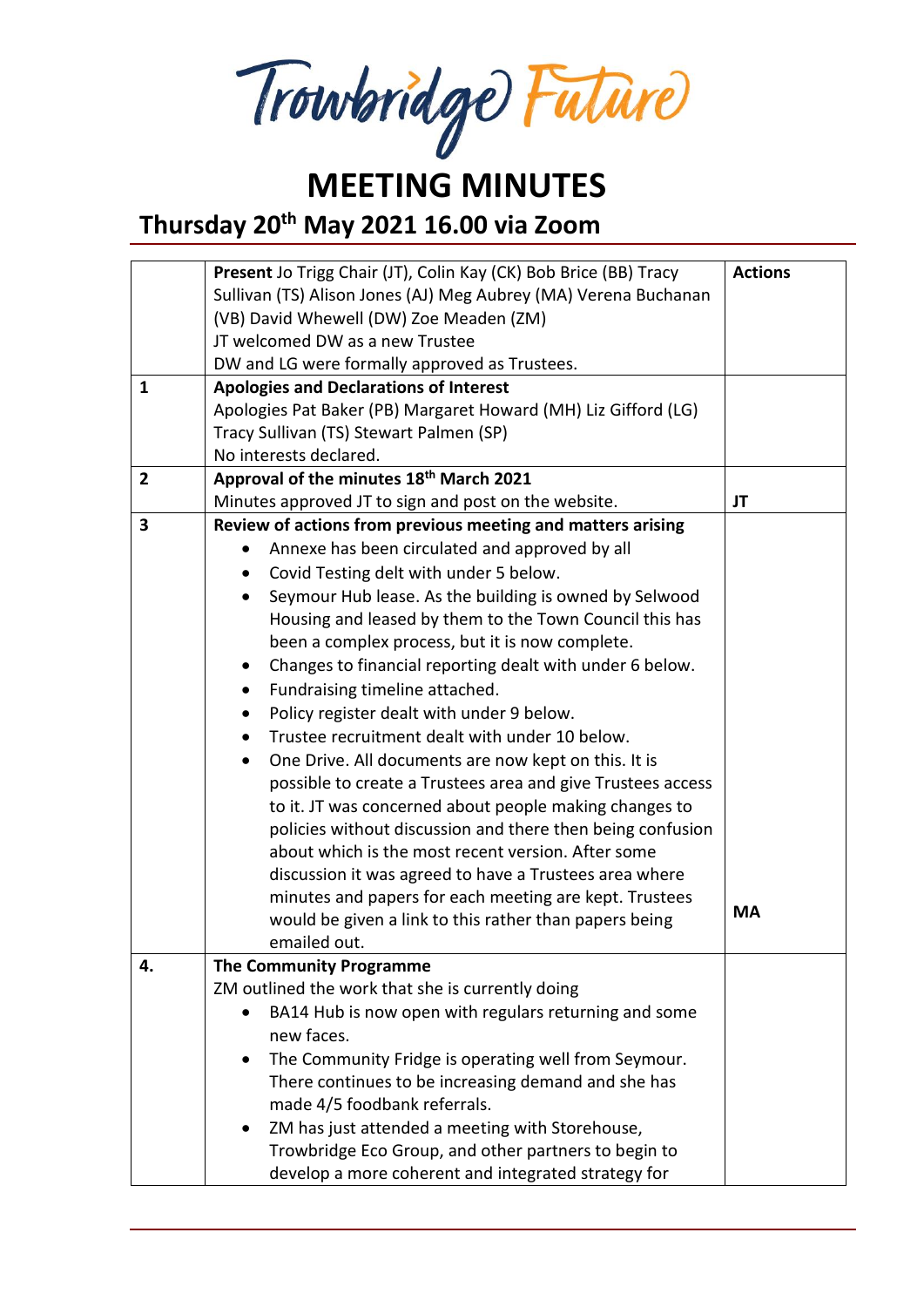Trowbridge Future

### **MEETING MINUTES Thursday 20th May 2021 16.00 via Zoom**

|    |                | addressing food waste and food poverty in the town.                                                               |  |
|----|----------------|-------------------------------------------------------------------------------------------------------------------|--|
|    |                | Considering using Olio an app to enable shops and                                                                 |  |
|    |                | individuals to share food.                                                                                        |  |
|    |                | Community Café at Seymour due to open 21.05.21                                                                    |  |
|    | $\bullet$      | Now working with Studley Green Primary School in terms<br>of food distribution                                    |  |
|    | $\bullet$      | Nariman has been working hard to engage the local BAME                                                            |  |
|    |                | community and we have seen a significant increase in visits                                                       |  |
|    |                | from residents, in particular Syrian refugees. We have been                                                       |  |
|    |                | making referrals to Ruksak and have been able to provide                                                          |  |
|    |                | clothing, toiletries, toys, laundry items and even laptops to                                                     |  |
|    |                | families in need.                                                                                                 |  |
|    | $\bullet$      | One of our vulnerable clients may be a case study in the                                                          |  |
|    |                | national Lottery report.                                                                                          |  |
|    |                | CK welcomed the data in the latest report which he was                                                            |  |
|    |                | using in a funding application. ZM Bath University are                                                            |  |
|    |                | helping with developing an approach to measuring impact.<br>There is much else that could be done but it is about |  |
|    |                |                                                                                                                   |  |
|    |                | working within our capacity.<br>JT asked about volunteer recruitment. MA, we need a                               |  |
|    |                | recruitment campaign, but it is about capacity.                                                                   |  |
|    |                | All expressed appreciation of ZM's work.                                                                          |  |
| 5. | Covid          |                                                                                                                   |  |
|    |                | MA all staff and testing twice a week. Volunteers really                                                          |  |
|    |                | appreciate this.                                                                                                  |  |
|    |                | Continue to follow National Youth Association guidance                                                            |  |
|    |                | and published regulations.                                                                                        |  |
| 6. |                | <b>Financial Report &amp; Staffing</b>                                                                            |  |
|    | <b>Finance</b> |                                                                                                                   |  |
|    |                | MA presenting for TS.                                                                                             |  |
|    |                | MA has worked with Zoe NM and TS. Now putting                                                                     |  |
|    |                | everything on Xero. The intention is to take payroll etc in-                                                      |  |
|    |                | house. Currently provided by TTC as part of free support                                                          |  |
|    |                | but as TF grows it is better that it should handle this itself.                                                   |  |
|    |                | Spreadsheet shows end of year accounts.                                                                           |  |
|    |                | 3-year budget shows comfortable until February 2022.                                                              |  |
|    |                | Gone to February because National Lottery operate                                                                 |  |
|    |                | February to February.                                                                                             |  |
|    |                | JT felt TF needed to build up its reserves<br>$\circ$                                                             |  |
|    |                | VB asked if there was any restriction on applying<br>O                                                            |  |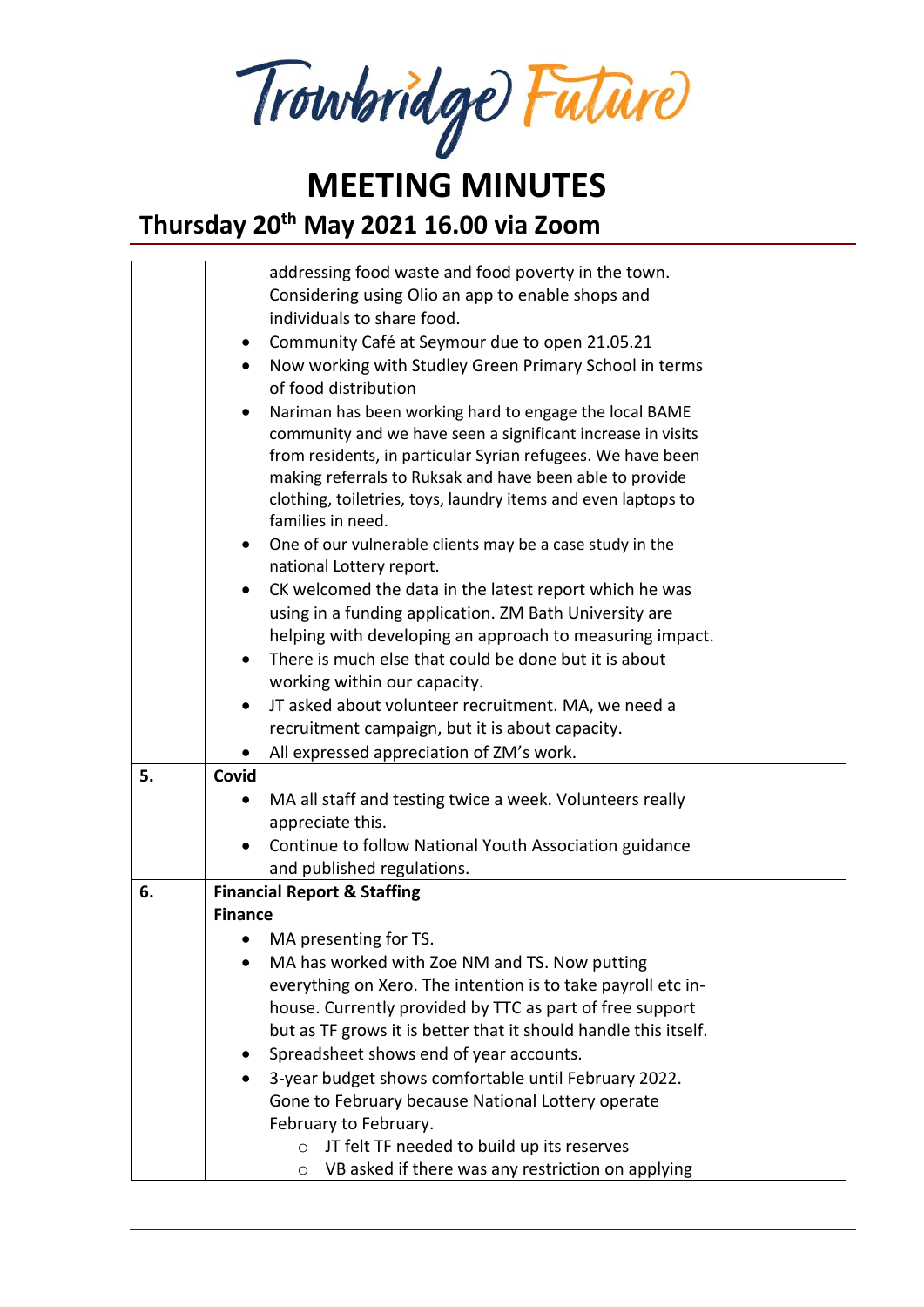Trowbridge Future

# **MEETING MINUTES**

**Thursday 20th May 2021 16.00 via Zoom**

|    | for other National Lottery funding. MA said there<br>weren't, but it would be better not to use it as<br>matched funding if possible,<br>DW asked if the projected deficit for March 2022<br>$\circ$<br>was a real one. MA confirmed that it was.<br>Discussion of the proposed Finance and Purchasing<br>Policies<br>CK MH has given him some specific minor points he<br>$\circ$<br>will send to MA.<br>VB queried whethether the purchasing levels<br>$\circ$<br>allowed for decision by the CEO were high enough | <b>CK</b> |
|----|----------------------------------------------------------------------------------------------------------------------------------------------------------------------------------------------------------------------------------------------------------------------------------------------------------------------------------------------------------------------------------------------------------------------------------------------------------------------------------------------------------------------|-----------|
|    | as the Board only meets 6 times a year.<br>MA to review the last 12 months to test out the<br>$\circ$<br>policy. She was finding herself having to make                                                                                                                                                                                                                                                                                                                                                              | <b>MA</b> |
|    | decisions.<br>CK suggested there could be an opportunity for<br>$\circ$<br>decisions to be made by the CEO with the<br>Treasurer and Chair or another trustee.<br>MA felt the policies needed to be relooked at and<br>$\circ$                                                                                                                                                                                                                                                                                       |           |
|    | possibly combined. She will do this and either<br>recirculate or bring to the next meeting.                                                                                                                                                                                                                                                                                                                                                                                                                          | <b>MA</b> |
|    | <b>Fundraising</b><br>Log circulated continuing to work on funding bids                                                                                                                                                                                                                                                                                                                                                                                                                                              |           |
|    | <b>Staffing</b>                                                                                                                                                                                                                                                                                                                                                                                                                                                                                                      |           |
|    | MA staff morale positive. All pleased to be back and<br>engaging with people.                                                                                                                                                                                                                                                                                                                                                                                                                                        |           |
|    | EM has gained job at Bath College. MA and ZM to meet to<br>discuss replacement. Important to review current needs<br>rather than simply replacing like for like.                                                                                                                                                                                                                                                                                                                                                     | ZM/MA     |
| 7. | Youth Report (Detailed report attached circulated)                                                                                                                                                                                                                                                                                                                                                                                                                                                                   |           |
|    | DM working well.                                                                                                                                                                                                                                                                                                                                                                                                                                                                                                     |           |
|    | 1:1 mentoring at John of Gaunt and Clarendon and getting                                                                                                                                                                                                                                                                                                                                                                                                                                                             |           |
|    | other approaches. Could do more but DM lacks capacity.                                                                                                                                                                                                                                                                                                                                                                                                                                                               |           |
|    | VB might be worth seeing if those wanting it have the                                                                                                                                                                                                                                                                                                                                                                                                                                                                |           |
|    | finances to pay which might enable us to develop our                                                                                                                                                                                                                                                                                                                                                                                                                                                                 |           |
|    | capacity. Meeting with Yout for Christ to discuss                                                                                                                                                                                                                                                                                                                                                                                                                                                                    |           |
|    | collaboration.                                                                                                                                                                                                                                                                                                                                                                                                                                                                                                       |           |
|    | Outreach continuing at the Skate Park but quiet at the                                                                                                                                                                                                                                                                                                                                                                                                                                                               |           |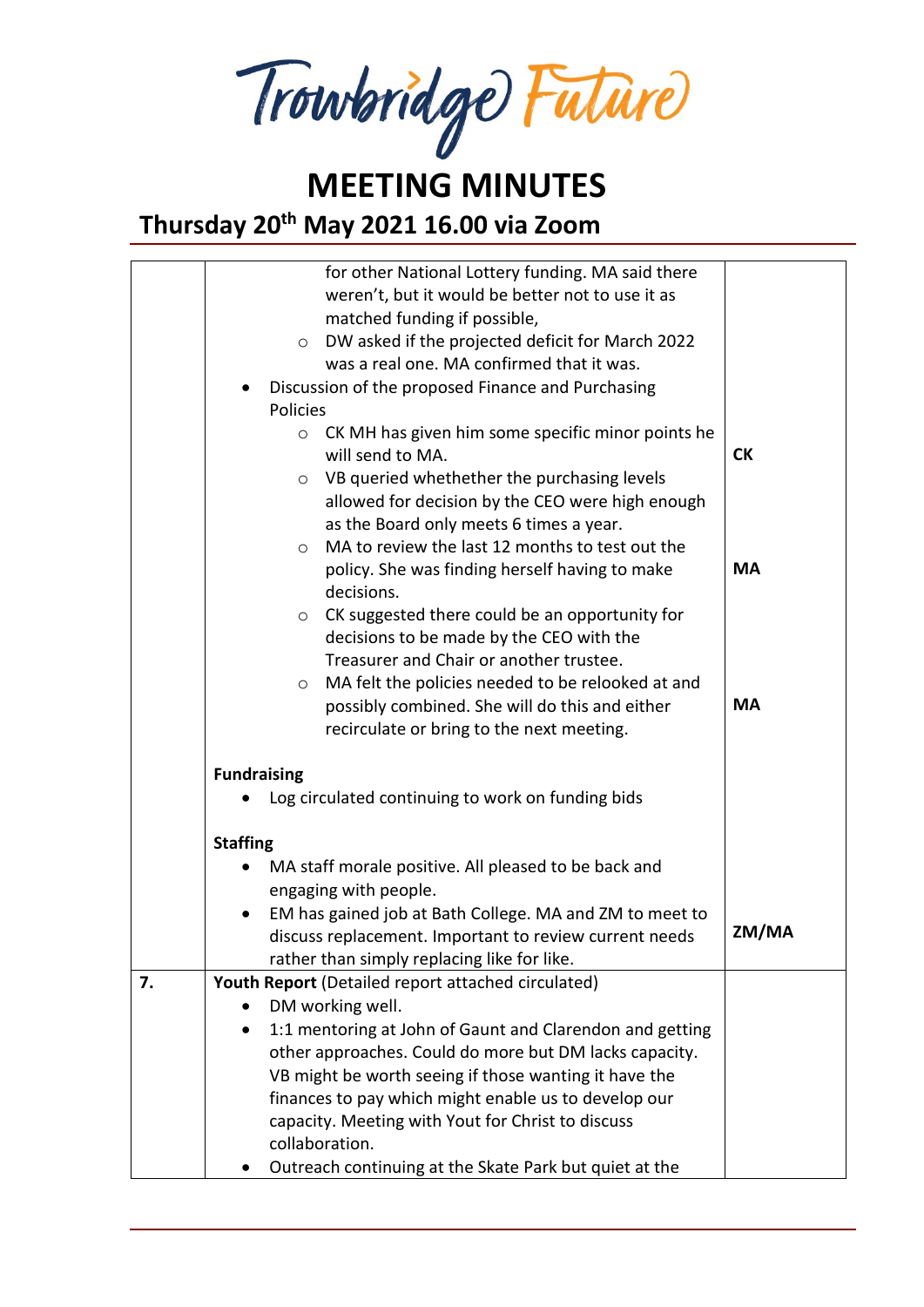Trowbridge Future

## **MEETING MINUTES**

**Thursday 20th May 2021 16.00 via Zoom**

|     | moment.                                                                |           |
|-----|------------------------------------------------------------------------|-----------|
|     | Longfield 1 group of 10-14s. It is difficult because of the            |           |
|     |                                                                        |           |
|     | lack of availability of the Community Centre which has a               |           |
|     | number of long-term lets. Plan to install a portacabin there           |           |
|     | but not this year.                                                     |           |
|     | Studley Green building up slowly. Supporting thr BMX club<br>$\bullet$ |           |
|     | by offering drop-ins to reduce disruption by others.                   |           |
|     | Winning young people over will be a gradual process.                   |           |
|     | Seymour junior and senior clubs doing well.                            |           |
| 8.  | <b>Report on Community Hub (Report circulated)</b>                     |           |
|     | Dealt with in 4 above.                                                 |           |
| 9.  | <b>Policy Review MA</b>                                                |           |
|     | CK had circulated policy register                                      |           |
|     | VB felt she had said she would do Health and Safety.                   | <b>VB</b> |
|     | DW to look at risk assessments<br>$\bullet$                            | <b>DW</b> |
|     | MA to revise again.                                                    | <b>MA</b> |
| 10. | Governance                                                             |           |
|     | Trustee recruitment. 2 new trustees have been recruited                |           |
|     |                                                                        |           |
|     | and joined the Board. The third person interviewed was in              |           |
|     | the army and out of England too much in the next year to               |           |
|     | join.                                                                  |           |
|     | The Trustees recruitment pack has been updated so it is<br>$\bullet$   |           |
|     | ready to use again.                                                    |           |
|     | JT asked DW what he thought of the process. DW was<br>$\bullet$        |           |
|     | positive but would be interested to see how induction                  |           |
|     | developed.                                                             |           |
| 11. | Safeguarding                                                           |           |
|     | 2 causes for concern both eventually dealt with by schools.<br>٠       |           |
|     | DM is now Designated Safeguarding Lead and has<br>$\bullet$            |           |
|     | arranged handover with HB. TS the Safeguarding Trustee                 |           |
| 12. | <b>AOB</b>                                                             |           |
|     | MA Neighbourhoods. Selwood interested in TF taking the                 |           |
|     | lead on Studley Green. MA feels it is better to work                   |           |
|     | gradually as we have on Seymour and build upon success.                |           |
|     |                                                                        |           |
|     | VB had asked what had happened about the Studley Green                 |           |
|     | project. CK explained that the Child Wellbeing Partnership             |           |
|     | had taken a broader view. It was working to create a Child             |           |
|     | Friendly Trowbridge. It has secured £35K to provide                    |           |
|     | devices for disadvantaged young people. £5K had come                   |           |
|     | from Selwood.                                                          |           |